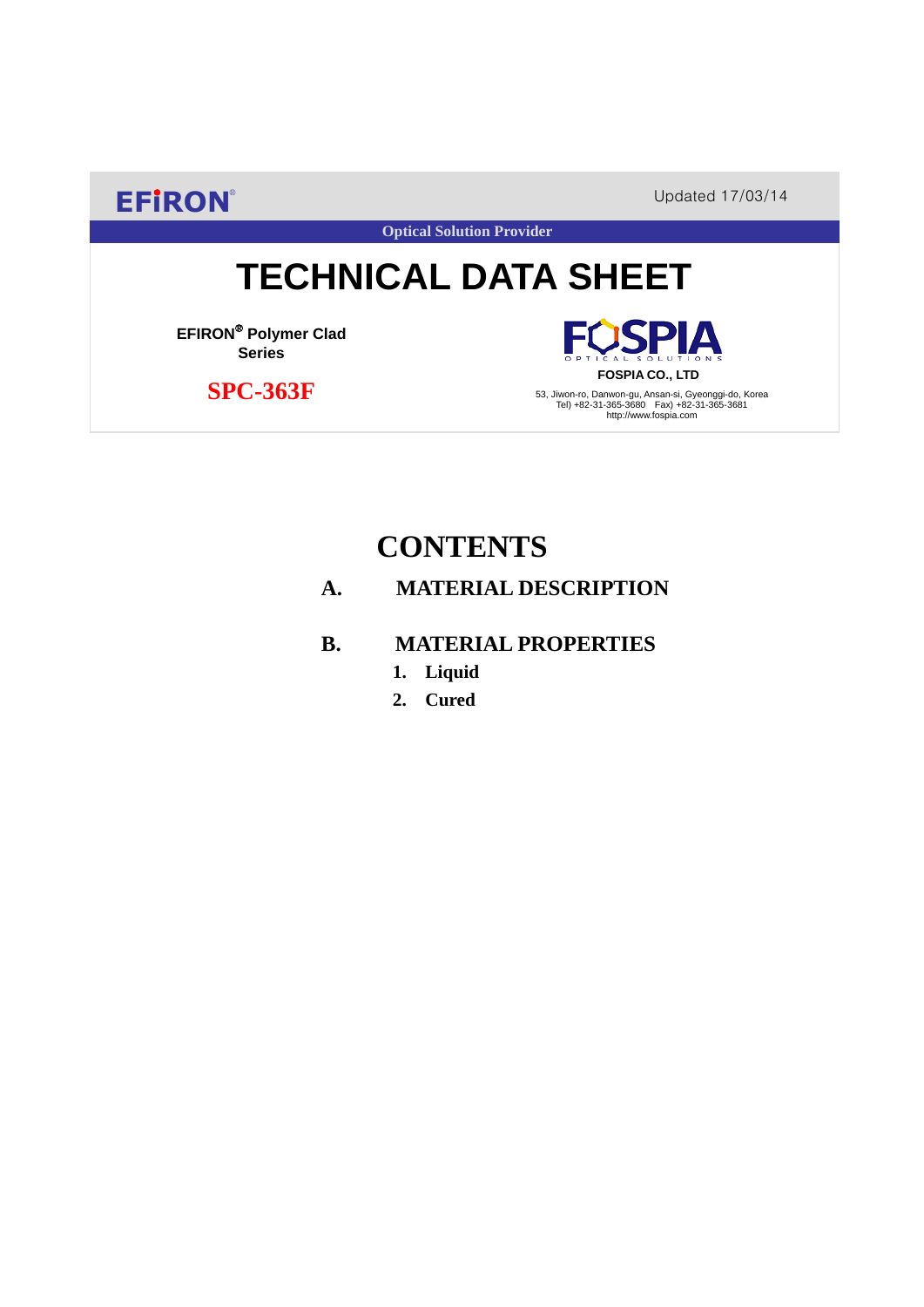## A. MATERIAL DESCRIPTION

EFIRON<sup>®</sup> SPC-363F coating is a radiation-curable acrylate useful for polymer cladding making processes. EFIRON<sup>®</sup> SPC-363F coating has suitable glass transition temperature, rapid cure property, non-yellowing, thermal resistance, high oxidative and hydrolytic (moisture) stability, which are required by optical fiber industry applications.

#### **1. CURING CONDITION**

Minimum UV dose of  $EPIRON^{\circledR}$  SPC-363F for complete cure is 1000 mJ/cm<sup>2</sup> under a nitrogen environment. However, the minimum dosage is heavily dependent upon the thickness of the PC layer.

#### **2. STORAGE**

 $EFINON^{\circledR}$  SPC-363F polymer cladding coating can polymerize under improper storage conditions. Store materials away from direct sunlight and presence of oxidizing agents and free radicals. Storage temperature range is between  $10^{\circ}$  to 30℃.

#### **3. PRECAUTION**

 $EFINON^{\circledR}$  SPC-363F polymer cladding coating materials can cause skin and eye irritation after contact. Therefore, avoid direct contact with these materials. If contact occurs, immediately rinse affected areas copiously with water.

#### **4. NOTES**

The information contained herein is believed to be reliable but is not to be taken as representation, warranty or guarantee and customers are urged to make their own tests.